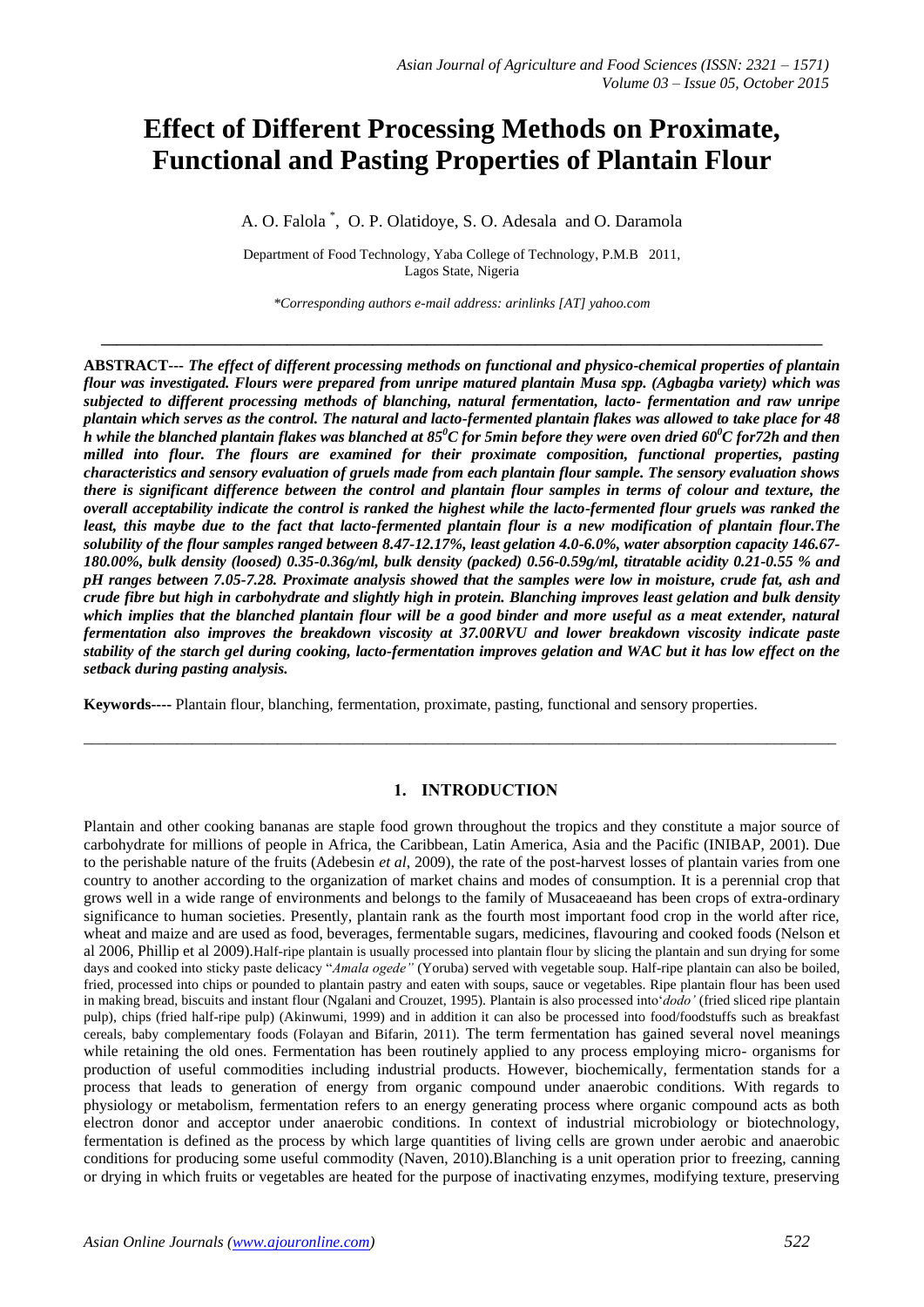color, flavor, nutritional value and removing trapped air. Most vegetables are blanched prior to freezing to inactivate enzymes that cause the development of off-flavors and off-colors during frozen storage (Downing, 2003). Plantain is often sundried and milled into flour and not always blanched or fermented thus the objective of this study was to explore the impact of fermentation and blanching on physic-chemical and functional properties of plantain flour.

## **2. MATERIALS AND METHODS**

#### **Materials**

The plantain (*Agbagba* variety) used for this research is of Musa spp and freshly harvested after attaining full maturity and was obtained from a local farm inLagos State.

#### **Methods**

.

The matured freshly cut green plantain were rinsed with tap water, peeled, washed and sliced into 10mm cubes. Some of the plantain slices were then blanched by method described by Baiyeri and Ortiz (2000) while the other plantain slices were naturally fermented and lacto-fermented using the method described by Sally and Mary (1999) with little modifications.

## **Analytical determination**

**Proximate composition:** protein, fat, minerals, crude fibre, moisture and carbohydrates contents were determined using (AOAC, 2004) method.

**Functional properties:** Water Absorption Capacity and Water Absorption Index were determined using the method of Wang and Kinsella (1976). Bulk density was determined using the method of Wang and Kinsella (1976). Swelling capacity was determined using themethod of Ukpabi and Ndimele (1990). The pH of the flour samples were determined by the method of Egan*et al.,*1981 and titratable aciditywas determined by the method of AOAC, 2000.

**Determination of pasting properties:** Pasting properties were determined with a Rapid Visco Analyzer (RVA) (Newport Scientific RVA Super 3). An aliquot 3grammes of sample was weighed in a vessel; 25ml of distilled water was dispensed into a new test canister. The sample was then transferred into the water surface in the canister. The paddle was placed into the canister and the blade vigorously jogged through the sample up and down ten times. The test proceeded and terminated automatically. The slurry was heated from 50 to 95<sup>o</sup>C and cools back to 50<sup>o</sup>C within 12min, rotating the can at a speed of 160rpm with continuous stirring of the content with a plastic paddle. Parameters estimated were peak viscosity, setback viscosity, final viscosity, trough, breakdown value, pasting temperature and time to reach peak viscosity.

**Sensory evaluation**: Paste (gruel) was prepared from each of the composite flour. The pastes were kept separately in thermos flask for sensory evaluation with 20 untrained panelists drawn from Yoruba ethnic group among the staff and students of Department of Food Technology, Yaba College of Technology. They evaluated the samples using a nine point hedonic scale ranging from 1(extremely disliked) to 9 (extremely liked) (Watts *et al.,* 1989). The five pastes were coded appropriately in the hedonic scale. Each judge was given six white plastic cups and teaspoon for use in the sensory evaluation. The judges were provided with clean water to rinse their mouth in between testing of the porridges to avoid carry over effect. Each panelist evaluated the paste for color, flavour, texture, taste and overall acceptability.

**Data analysis**: Proximate analysis was carried out in three triplicates while pasting properties was in duplicate. The data were subjected to Analysis of Variance (ANOVA) ( $p < 0.05$ ). Means with significant differences were separated by Turkey test using SPSS 11.0 software.

## **3. RESULTS AND DISCUSSION**

#### **Proximate composition of plantain flour**

The proximate composition plantain flour samples subjected to different processing methods is presented on Table 1.The proximate analysis showed that all the samples were within the normal moisture contents of dried food (flour blends). According to these results there are significant differences ( $p<0.05$ ) in the moisture content of the four formulations. It was observed that there is no significant difference in the moisture content of the control and the processed plantain flour samples which varied between 8.63–9.03%.The low moisture observed for the five formulations is a good indicator of their potential to have longer shelf life. This is in line with the findings of Vincent, 2002. It is believed that materials such as flour and starch containing more than 12% moisture have less storage stability than those with lower moisture content. For is this reason, a water content of 10% is generally specified for flours and other related products. It should be pointed out that when these products are allowed to equilibrate for periods of more than oneweek at 60% relative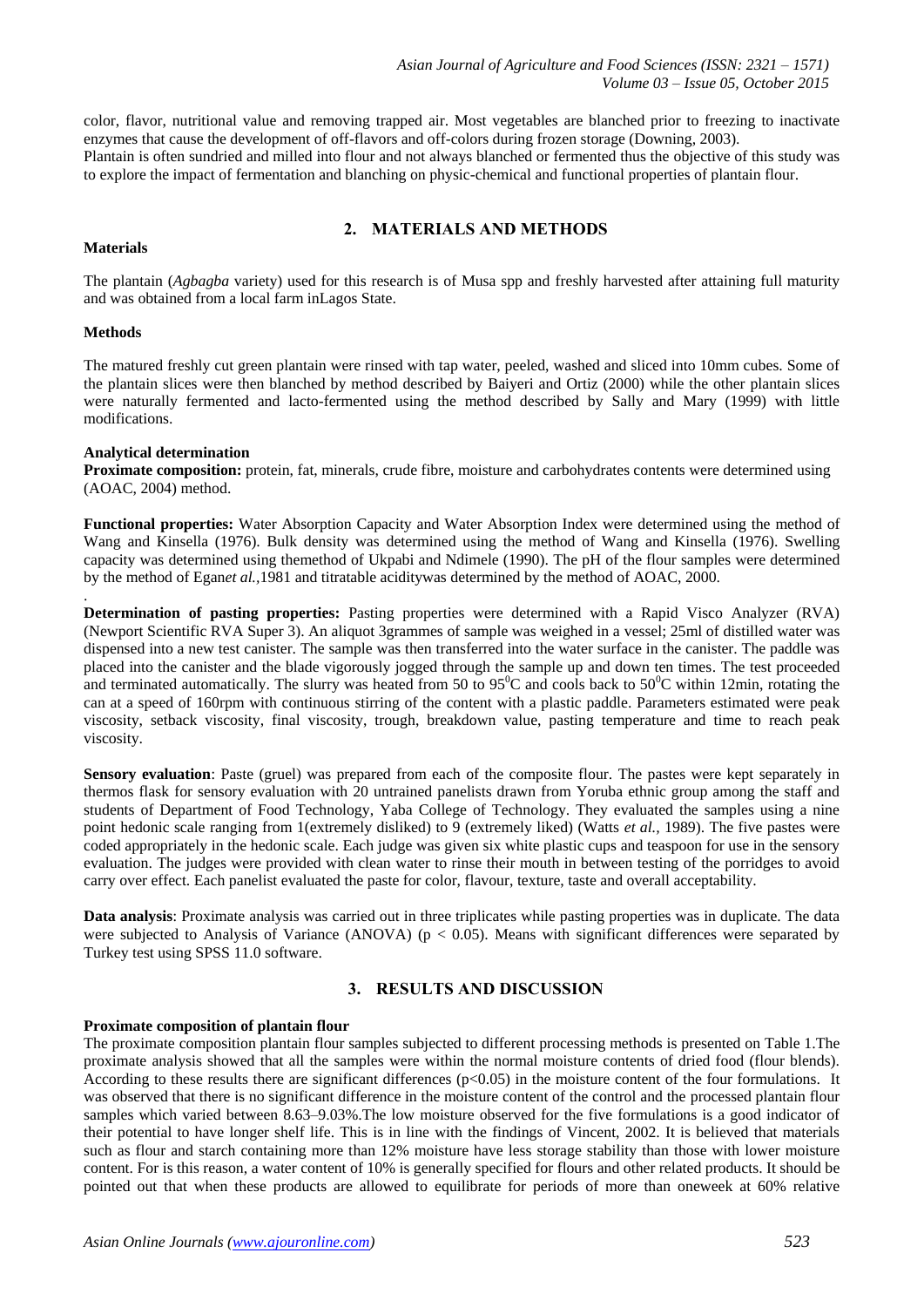humidity and at room temperature (25 to  $27^0$ C), moisture content might increase. The low moisture content of the control and plantain flour samples compare favourably with the recommended standard of SON (2007) which indicate that moisture content of flour should be below 10% moisture level which is recommended for safe keeping of flour samples. The crude protein content obtained was high in the plantain flour sample subjected to blanching  $(T_2)$  at 3.53% and also the control (T<sub>0</sub>) at 4.03% while the protein content in the plantain flour samples subjected to natural fermentation (T<sub>1</sub>) and lacto-fermentation  $(T_3)$  was at decrease at the range of 3.30-3.13%. The crude protein obtained is comparatively higher than those recorded in literature for some other musa spp. Oduro *et al.* (2006) reported 1.09% for cooking banana while Onwuka and Onwuka (2005) reported 2.8% for false horn. The lower level of fat in the control and other plantain flour samples range from 1.47-1.73%, this gives a higher probability of a longer shelf life in terms of the onset of rancidity (Ihekoronye and Ngoddy, 1985). There is no significant difference in the ash content of the plantain flour samples as compared with the control  $(T_0)$  which ranges from 2.80-3.23%. The control recorded the highest crude fibre 1.47% while there is no significant difference in the crude fibre of the plantain flour samples which are in the range of 1.23%, 1.33% and 1.13% in natural fermented plantain flour, blanched plantain flour and lacto-fermented plantain flour respectively.The carbohydrate was highest in the plantain flour samples at range 82.27% in natural fermented plantain flour, 81.63% in the blanched plantain flour and 82.40% in the lacto-fermented plantain flour. It is observed that there is no significant difference in the carbohydrate content between these plantain flour samples as compared to the control  $(T_0)$ which recorded the lowest carbohydrate content at range 80.93%.

| Samples   | Moisture          | $\%$ | Protein           | Crude fat               | Ash                   | Crude fibre %     | Carbohydrate                  |
|-----------|-------------------|------|-------------------|-------------------------|-----------------------|-------------------|-------------------------------|
|           |                   |      | $\%$              | $\%$                    | $\%$                  |                   | $\%$                          |
|           | $8.93^a \pm 0.15$ |      | $3.30^a \pm 0.10$ | $1.47^{\rm a} \pm 0.06$ | $2.80^{\circ}$ + 0.10 | $1.23^a \pm 0.06$ | $82.27^{\rm a} \pm 0.31$      |
| $\rm T_2$ | $9.03^a \pm 0.15$ |      | $3.53^b \pm 0.06$ | $1.50^a \pm 0.10$       | $2.97^{\circ}$ + 0.06 | $1.33^a \pm 0.12$ | $81.63^a \pm 0.06$            |
| $T_{3}$   | $8.73^a \pm 0.15$ |      | $3.13^a \pm 0.06$ | $1.47^{\rm a} \pm 0.06$ | $3.13^a \pm 0.15$     | $1.13^a \pm 0.06$ | $82.40^a \pm 0.1780.93^b \pm$ |
| $T_0$     | $8.63^a \pm 0.12$ |      | $4.03^b \pm 0.12$ | $1.73^a \pm 0.15$       | $3.23^a \pm 0.15$     | $1.47^b \pm 0.06$ | 0.3                           |
|           |                   |      |                   |                         |                       |                   |                               |

Mean ± standard deviation for 3 determinations. Means followed by different superscript within the same column are significantly different (P≤0.05)T<sub>O</sub>: Control, T<sub>1</sub>: Natural fermentation, T<sub>2</sub>: Blanching, T<sub>3</sub>: Lacto fermentation

#### **Functional properties of plantain flour**

The physico- chemical properties of plantain flour is represented on table 2. There is no significant difference in bulk density (p≥0.05) between the control and other plantain flour samples which varied between 0.35–0.36g/ml for loosed bulk density and 0.56-0.59g/ml for packed bulk density. The reduction in the bulk density in the plantain flour samples will be an advantage in the bulk storage and transportation of the flour. The consistent bulk density is in agreement with the report of Okaka *et al* (1997) which suggested that bulk density of flour is not affected by factors such as blanching and temperature but is affected by factors such as particle size. Bulk density gives an indication of the relative volume of packaging material required. Generally, higher bulk density is desirable for the greater ease ofdispersibility and reduction of paste thickness which is an important factor in convalescent child feeding (Padmashree *et al.,* 1987).The bulk density is related to particle size reduction which is evidence on the milling of the product. Also bulk density is an indication of porosity of a product which influencepackaging design and could be used to determine the type of packaging material required (Iwe and Onadipe, 2001).

The water absorption capacity was significantly different ( $p \le 0.05$ ) in the control and the plantain flour samples but the control has the highest value of 180.00% of water absorption capacity and the lacto-fermented plantain flour sample recorded the lowest value 146.67% while the natural fermented and blanched plantain flour samples has the value 165.00 and 68.33%respectively.The increase in water absorption capacity implies high digestibility of the starch. Its characteristics represent the ability of the product to associate with water under condition where it is limiting in order to improve handling (Giami and Bekebian, 1992). Water binding capacity is a useful indication of whether flour or isolates can be incorporatedintoaqueous food formulations especially those involving dough handling (Okorie and Bello, 1988; Giami, 1993). The higher water absorption capacity results obtained suggest that plantain flours could be useful in food systems such as bakery products whichrequire hydration to improve handling characteristics. The high water absorption capacity would be useful in bakery products where hydration to improve handling is desired, the water absorption capacity of the processed flours reported fell within the range reported for other flours such as the work reported by Lin *et al* (1974)for water absorption of soy flour (130%) and 227.3% and 196.1% respectively for two commercial soy protein concentrates namely, isopro and promo soy. There was significant difference  $(p<0.05)$  observed in the solubility of the plantain flour samples and control. The control has the lowest solubility value 8.47% while the lacto-fermented plantain flour sample has the highest value 12.17%. The blanched and natural fermented plantain flour solubility value ranges from 9.27-10.07%. The low solubility observed could be attributed to the inability of hydrogen bonds to continue to be disrupted when the aqueous suspension of flour is raised above its gelatinization range so that water molecules can become attached to the liberated hydroxyl groups (Rickard, 1991). There is no significant difference in the least gelation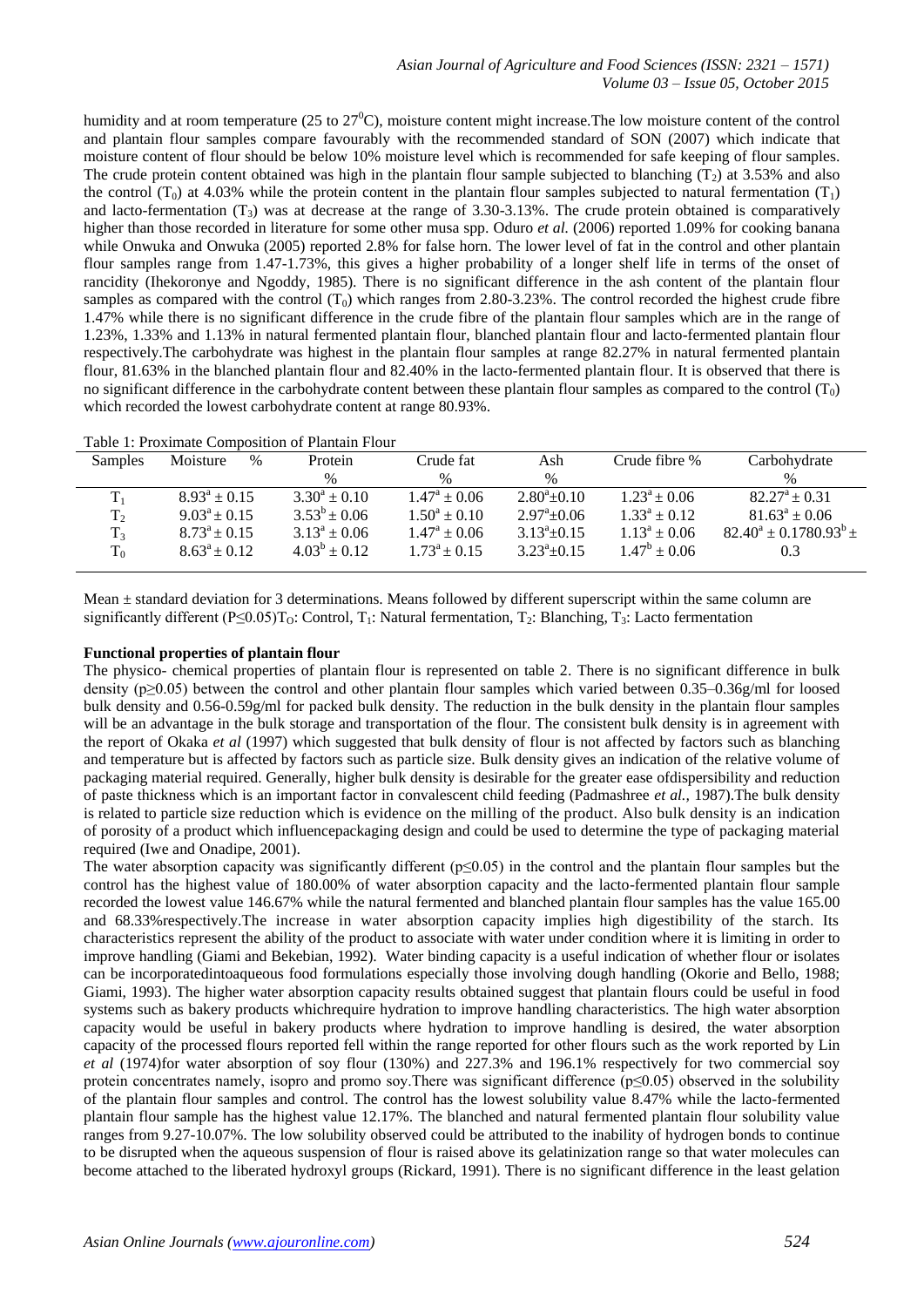of the control, natural fermented and blanched plantain flour which they recorded 4.00% while the lacto-fermented recorded the highest least gelation at 6.00%.The pH value of a substance refers to its level of alkalinity or acidity. The pH result shows that there is no significant difference in the pH value of the control and the plantain flour samples, the pH value ranges from 7.05–7.28 which are neutral values and indicate alkalinity.Emperatriz et *al* (2008) reported values in the range of 4.6-6.1 when plantain flours were produced from different dehydration procedures. Dadzie (1998) reported values within the range of 6.0-6.5, deviations from reported values could be attributed to variations in temperature and pre-treatment.The titratable acidity shows there is significant difference (p≥0.05) between the control and the plantain flour samples. The lacto-fermented plantain flour sample recorded the highest 0.55% while control recorded the lowest 0.21% the blanched and natural fermented plantain flour sample range 0.32-0.36%.

|                | Table 2: Functional properties of plantain flour |                  |                                                                                     |                           |                      |                        |                           |                           |  |  |
|----------------|--------------------------------------------------|------------------|-------------------------------------------------------------------------------------|---------------------------|----------------------|------------------------|---------------------------|---------------------------|--|--|
| Sample         | Solubility                                       | LG               | <b>WAC</b>                                                                          | Wettability               | BD (loosed)          | BD (packed)            | <b>TTA</b>                | pH                        |  |  |
|                | $\%$                                             | $\%$             | %                                                                                   | %                         | g/ml                 | g/ml                   | (% )                      |                           |  |  |
|                |                                                  |                  |                                                                                     |                           |                      |                        |                           |                           |  |  |
| $T_1$          | $10.07^{\circ}$ ±0.2                             | $4.00^a \pm 0.1$ | $165.00^{\circ}$ ± 0.0                                                              | $7.43^a \pm 0.1$          | $0.35^a \pm 0.0$     | $0.57^{\rm a} \pm 0.0$ | $0.36^a + 0.1$            | $7.20^a \pm 0.4$          |  |  |
|                |                                                  |                  |                                                                                     |                           |                      |                        |                           |                           |  |  |
| T <sub>2</sub> | $9.27^b \pm 0.2$                                 | $4.00^a \pm 0.1$ | $168.33^{b} \pm 2.0$                                                                | $7.67^b \pm 0.3$          | $0.36^a \pm 0.0$     | $0.58^a \pm 0.0$       | $0.32^b \pm 0.0$          | $7.05^{\circ}$ ± 0.1      |  |  |
|                |                                                  |                  |                                                                                     |                           |                      |                        |                           |                           |  |  |
| $T_3$          | $12.17^{\circ}$ ±0.2                             | $6.00^b \pm 0.1$ | $146.67^{\circ}$ + 2.9                                                              | $6.73^{\circ}$ + 0.2      | $0.35^{\circ}$ + 0.0 | $0.56^a + 0.0$         | $0.55^{\circ}+0.1$        | $7.28^{\mathrm{a}}$ + 0.5 |  |  |
|                |                                                  |                  |                                                                                     |                           |                      |                        |                           |                           |  |  |
| $T_0$          | $8.47^{ab} \pm 0.2$                              | $4.00^a \pm 0.1$ | $180.00^{\rm d}$ ±0.0                                                               | $9.13^{\text{d}} \pm 0.2$ | $0.36^{\circ}$ + 0.0 | $0.59^a \pm 0.0$       | $0.21^{\text{d}} \pm 0.1$ | $7.15^{\circ}$ ±0.3       |  |  |
|                |                                                  |                  | $Mcan + standard deviation for 3 determinations even for pH which is in duplicate.$ |                           |                      |                        |                           |                           |  |  |

Mean ± standard deviation for 3 determinations except for pH which is in duplicate. Means followed by different superscript within the same column are significantly different (P≤.05)  $T_0$ : Control,  $T_1$ : Natural fermentation,  $T_2$ : Blanching, T<sub>3</sub>: Lacto-fermentation, LG: Least gelation, WAC: water absorption capacity, BD: Bulk density

## **Pasting Characteristics of plantain flour**

The pasting property of plantain flour samples compared with the control is shown in table 3.

Pasting characteristics is largely depended on amylase to amylopectin ratio of the starch (Sanni *el al.,* 1996). This indicates that the carbohydrate components of the flour samples will not breakdown until it is properly cooked and peak viscosity was reported to be important to the user in order to obtain a useable starch paste (Adeyemi, 1989). When starchbased foods are heated in an aqueous environment, they undergo series of changes known as gelatinization and pasting.These are two of the most important properties that influence quality and aesthetic considerations in the food industry, since they affect texture and digestibility as well as the end use of starchy foods (Adebowale *et al*., 2005).The pasting properties are important as it is used in predicting the behaviour of porridge during and after cooking. Pasting temperature is a measure of the minimum temperature required to cook a given food sample and also gives an indication of the gelatinization time during processing. It is the temperature at which the first detectable viscosity is measured and an index characterized by initial change due to the swelling of starch, it can have implications for the stability of othercomponents in a formula and also indicate energy costs (Newport Scientific, 1998). Pasting temperature has been reported to relate to water binding capacity, a higher pasting temperature implies higher water binding capacity property of starch due to high degree of association between starch granules (Kulkani *et al.,*1991).The pasting temperature of the plantain flour samples ranges from  $84.00-84.88^{\circ}$ C and the control is  $82.70^{\circ}$ C which recorded the lowest pasting temperature. The pasting temperature is a measure of the minimum temperature required to cook a given food sample (Sandhu *et al.,* 2007). The pasting temperature of the plantain flour is lower than the boiling temperature; hence the flour can form a paste in hot water below boiling point. This means at a commercial level, there is a remarkable cost saving. The peak time is a measure of the cooking time (Adebowale *et al*, 2005), the blanched plantain flour sample  $(T<sub>2</sub>)$ and control  $(T_0)$  has the lowest peak time at 5.23min and 4.90min respectively while the natural fermented plantain flour sample recorded 7.00min and the lacto-fermented plantain flour sample has the highest peak time at 8.20min. Peak viscosity which is the maximum viscosity developed during or soon after the heating portion of the pasting test is lowered. Peak viscosity is the ability of starch to swell freely before their physical breakdown (Sanni *et al*., 2004).The natural fermented plantain flour sample  $(T_1)$  recorded the lowest peak viscosity at 1.333RVU and highest in the control  $(T<sub>O</sub>)$  at 5150.50RVU. Peak viscosity is often correlated with the final product quality. It also provides an indication of the viscous load likely to be encountered during mixing (Maziya *et al,* 2004).The hold period sometimes called shear thinning is a period when the sample is subjected to a period of constant temperature (usually 95°C). It measures the ability of paste to withstand breakdown during cooling (Newport scientific, 1998). The control  $(T_0)$  has the highest value of the trough or hold period 3309.00RVU while the natural fermented plantain flour sample  $(T_1)$  has the lowest value 854.50RVU. The lacto-fermented  $(T_3)$  and blanched  $(T_2)$  plantain flour samples ranges between 938.50-2062.50RVU respectively. This period is an indication of breakdown or stability of the starch gel during cooking. The lower the value, the more stable is the starch gel.The breakdown value is regarded as a measure of the degree of disintegration of granules or paste stability (Newport scientific, 1998).Breakdown is a measure of susceptibility of cooked starch granules to disintegration and has been reported by Beta *et al*. (2000) to affect the stability of the flour products. A low breakdown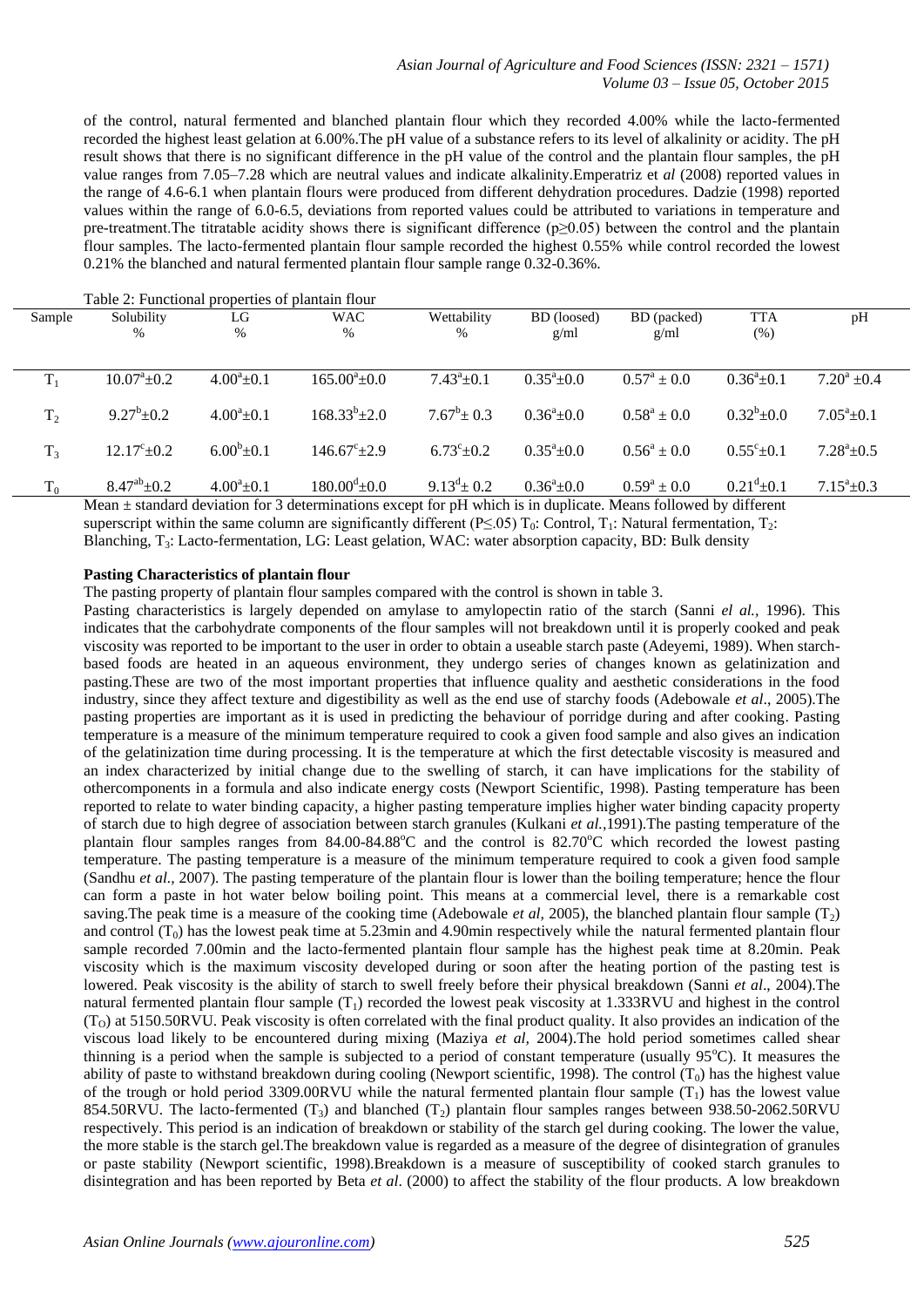value suggests that they are more stable under hot condition.The breakdown viscosities of the plantain flour is high in the control and blanched plantain flour sample at 1857.00-512.00RVU and it is low in natural fermented and lacto-fermented plantain flour samples at  $37.00-47.00$ RVU. The viscosity after cooling to  $50^{\circ}$ C represents the setback or viscosity of cooked paste. The control recorded the highest setback value 1841.50RVU, the blanched plantain flour sample has the lowest setback value 461.50RVU while setback values of the natural and lacto-fermented plantain flour samples ranges between 478.50-598.00RVU.

|  | Table 3: Pasting Characteristics of processed plantain flour |  |  |  |
|--|--------------------------------------------------------------|--|--|--|
|--|--------------------------------------------------------------|--|--|--|

| Samples        | Peak                         | Trough                   | <b>Breakdown</b>      | Final                 | Setback               | Peak time                 | Pasting temp        |
|----------------|------------------------------|--------------------------|-----------------------|-----------------------|-----------------------|---------------------------|---------------------|
|                | viscosity                    |                          | value                 | viscosity             |                       |                           |                     |
| T <sub>3</sub> | $968.50^{\text{d}} \pm 3.23$ | $938.50^{d} + 3.23$      | $47.00^{d} + 0.00$    | $1533.00^{d} + 4.8$   | $598.00^{d}+1.4$      | $8.20^{d}+0.0$            | $84.88^{d}+0.4$     |
| T <sub>2</sub> | $2574.5^a+9.23$              | $2062.50^{\circ}+8.32$   | $512.00^{a}+1.3$      | $2524.00^a + 2.3$     | $461.50^a + 6.1$      | $5.23^{\mathrm{a}} + 0.5$ | $84.00^{\circ}+0.0$ |
| $T_{1}$        | $891.50^b \pm 3.23$          | $854.50^b \pm 3.23$      | $37.00^b \pm 0.0$     | $1333.00^b \pm 4.3$   | $478.50^{b} \pm 1.5$  | $7.00^b \pm 0.0$          | $84.85^{b} \pm 0.7$ |
| $\rm T_0$      | $5166.0^{\circ} + 8.44$      | $3309.00^{\circ} + 8.45$ | $1857.00^{\circ}+1.8$ | $5150.50^{\circ}+6.1$ | $1841.50^{\circ}+2.3$ | $4.90^{\circ}+0.5$        | $82.70^{\circ}+0.4$ |

Mean ± standard deviation for 2 determinations. Means followed by different superscript within the same column are significantly different (P≤0.05) . T<sub>O</sub>: Control, T<sub>1</sub>: Natural fermentation, T<sub>2</sub>: Blanching, T<sub>3</sub>: Lacto fermentation.

#### **Sensory Evaluation**

The result for sensory evaluation is represented on Table 4. The appearance of control  $(T_0)$  and blanched plantain flour sample (T<sub>2</sub>) has no significant difference ( $p\geq 0.05$ ) while the natural fermented and lacto-fermented plantain flour samples have significant difference (P≤0.05). The natural fermented plantain flour sample was shown to be the least liked by the panelist.Overall acceptability shows no significant difference (p≤0.05) between the blanched and natural fermented plantain flour samples while there is significant difference (p≥0.05) between the control and the plantain flour samples. The control was ranked the highest, followed by the blanched and natural fermented plantain flour samples respectively. The lacto-fermented plantain flour sample was ranked the least by the panelist.

Table 4: Sensory evaluation of plantain flour

| <b>Samples</b> | Texture                 | Appearance              | Colour                     | Taste                  | Flavour                   | Overall               |
|----------------|-------------------------|-------------------------|----------------------------|------------------------|---------------------------|-----------------------|
|                |                         |                         |                            |                        |                           | acceptability         |
| $\rm T_{0}$    | $6.50^{\circ}$ ± 1.28   | $6.80^a \pm 1.10$       | $6.50^{\circ}$ ± 1.30      | $7.55^{\circ}+1.32$    | $6.60^{\circ}$ + 0.94     | $7.50^{\circ}+0.76$   |
| $T_1$          | $6.60^{\circ}$ ± 1.35   | $6.15^b \pm 1.14$       | $7.20^{\circ}$ ± 1.28      | $5.90^{\circ}+1.71$    | $6.30^{b} \pm 1.49$       | $7.30^b \pm 1.30$     |
| T <sub>2</sub> | $6.25^b \pm 1.25$       | $7.10^a \pm 1.51$       | $7.45^b$ + 1.27            | $6.20^{b} \pm 1.36$    | $5.85^b$ + 1.23           | $7.15^b$ + 1.23       |
| T <sub>3</sub> | $5.30^{\circ} \pm 1.08$ | $6.63^{\circ} \pm 1.25$ | $6.25^{\mathrm{a}} + 1.37$ | $3.65^{\text{d}}+1.53$ | $4.55^{\circ}$ $\pm 1.70$ | $5.25^{\circ}$ ± 1.37 |

Mean ± standard deviation. Means followed by different superscript within the same column are significantly different (P≤0.05).T<sub>0</sub>: Control, T<sub>1</sub>: Natural fermentation, T<sub>2</sub>: Blanching, T<sub>3</sub>: Lacto fermentation

#### **4. CONCLUSION**

Based on the results, it can be concluded that acceptable gruels can be made from blanched and natural fermented plantain flour samples. Results showed that the blanched and natural fermented plantain flour samples were preferred to the lacto-fermented plantain flour sample which maybe due to the fact that the lacto-fermented plantain flour is a new modification. Blanching improves least gelation and bulk density which implies that the blanched plantain flour will be a good binder and more useful as a meat extender, natural fermentation also improves the breakdown viscosity and lower breakdown viscosity indicate paste stability of the starch gel during cooking, lacto-fermentation improves gelation and water absorption capacity.Fermentation of plantain would diversify its food use when incorporated into traditional dishes for those who preferred natural enhancement of nutrients to fortification.

# **5. REFERENCES**

- Adebesin A.A., Odebode, C.A.and Ayodele, A.M. (2009): Control of postharvest rots of banana fruits by candida and culture filtrates of *Trichoderma asperellum*. J.Plant protection res. 49(3): 302-308.
- Adebowale, Y.A., Adeyemi, I.A., and Oshodi, A.A.(2005): Functional and physico-chemical properties of flour of six mucuna species. Afr. J of Biotech 4(12): pg 1461-1468.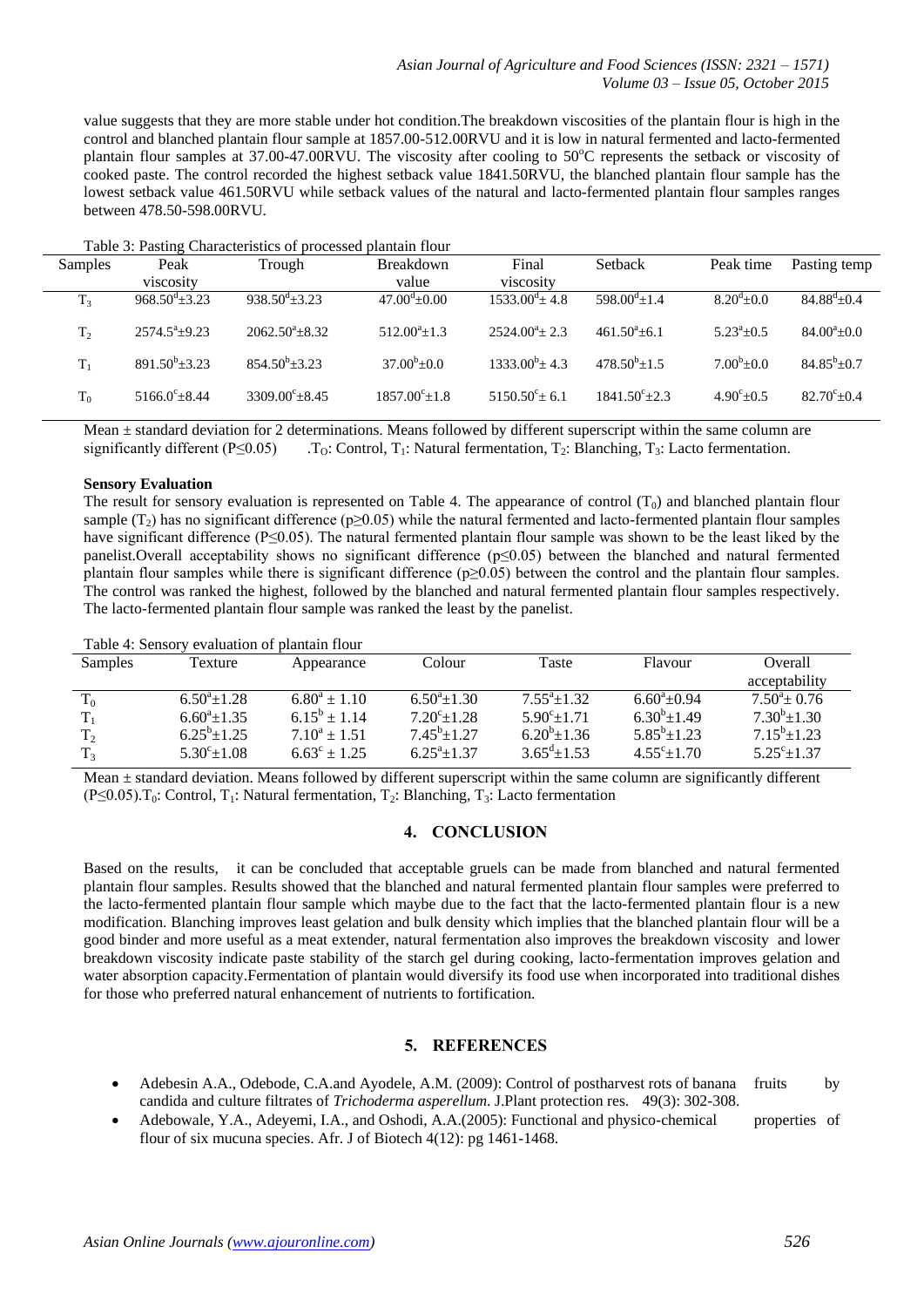- Adeyemi, I.A., 1989. Cereals as food and industrial raw materials. In: Aribisala, O.A. and B.N. Olorunfemi (Eds.). Proceedings of the first meeting of the Action Committee on Raw Materials Raw Materials Research and Development Council. Lagos, Nig., pp: 131-138.
- Akinwumi, J.A. (1999): Agric. Economic and Marketing, Introduction to Tropical Agriculture Longman Group Ltd; pp. 70.
- AOAC, (2000): Official Method of analysis  $17<sup>th</sup>$  Edition volume I. Association of official analytical chemists, Inc, Maryland, USA.
- Baiyeri, K.P. and Oritz, R. (2000).Agronomic evaluation of plantain and other *triphoid mus.*In: K.Craenen, R.Ortiz, E.B.Karannra and D.R.Vuylsteke (eds). Proceeding of first international conference of Banana and plantain in Africa, Kampala, Uganda, 12-18 October, 1996. International Society for Horticulture, 540. Pg. 125- 135.
- Dadzie, B.K. (1998): Post harvest characteristics of black sigatoka resistant banana, cooking banana and plantain hybrids. INIBAP Technical Guidelines, pp: 75.
- Downing D.L. (2003): Canning Operations. In: A complete course in canning and related processes: Book 1. Fundamental Information on canning, 13<sup>th</sup> Ed; CTI Publications, In: MD, pg. 269-272.
- Egan, H., Kirk, R.S., and Sawyer, R.(1981): Pearson's chemical analysis of food,  $8<sup>th</sup>$  ed. Churchill Livingstone, Medical division of Longman Group Ltd. Great Britain. Pg 591.
- Emperatriz, P.D., Ronald, M., Elevina, P., and Mily. S. (2008): Production and characterization of unripe plantain (musa paradisiacal L) flours. Intercienca, 33: pp. 290-296.
- Folayan, J.A. and Bifarin, J.O. (2011); Economic analysis of plantain processing industry in Akure South Local Government of Ondo State. J. Agric. Extension Rural Dev. 3(4): pg. 77-81.
- Giami, S.Y, 1993. Effects of processing on the proximate Composition and functional Properties of cowpea (*Vigna unquiculata*) flour, Food Chem. 47: 153-158.
- Horsfall, D.M., Lucy, E. and Nwaojigwa, S.U. (2005): Chemical composition, functional and baking properties of Wheat-Plantain composite flours. Pg. 8
- Ihekoronye, A.I., and Ngoddy, P.O.(1985): Integrated food science and technology for the tropics. First Edition McMillan publishers.Pg 261-291.Inc, cay, NC, U.S.A.
- ICMSF (1978) Microorganisms in Foods: Their significance and Methods of Enumeration. University of Toronto Press.
- INIBAP (2001): The many uses of banana. International Network for the improvement of banana and plantain, pg.1
- Iwe, M.O. and O.O. Onadipe, 2001.Effect of addition of extruded full-fat soy flour into sweet potato flour on functional properties of the mixture, J. Sustain. Agri. Environ., 3: 109- 117.
- Kulkani, K.D., D.N. Kulkani and U.M Ingle, 1991. Sorghum malt-based weaning food formulations: Properties, functional properties, nutritive value. Food Nutr. Bull., 13: 322- 329
- Lin, M.J.Y., Humbert, E.S., and Sulski, S.O. (1974): Certain functional properties of sunflower meal products. Journal of Food Science 39: pg 368.
- Maziya- Dixon, B., Dixon A.G.O., and Adebowale, A.A. (2004): Targeting different end uses of cassava: Genotypic variations for cyanogenic potentials and pasting properties. A paper presented at ISTRC-AB symposium, 31<sup>st</sup>oct- 5<sup>th</sup>Nov, 2004. Whitesands hotel, mombassa-kenya.
- Naven. K (2010): Textbook Microbiology by IK International Publishing House Pvt. Ltd; pg 206
- Nelson, S.C.Ploetz, R.C., Kepler, A.K. (2006). Musa specie (bananas and plantains), In: Elevitch CR (ed) species profiles for pacific Island Agroforestry. Permanent Agriculture Resources (PAR), Holualoa, Hawaii. (http://www.traditionaltree.org.).
- Newport Scientific (1998): Applications manual for the rapid visco TM analyzer using thermocline for windows. Newport scientific pty Ltd, 1/2 Apollo street, Warriewood WSW 2102, Australia, pg. 2-26.
- Ngalani, J.A. and Crozet, J. (1995). Utilization de la farine de banana plantain dans la fabrication de pains biscuits etfarinesinstautanees. Cahiers Agricultures 4: pg 61-64.
- Oduro, I., Ellis, W.O.; Dzomeku, B.M., Darko-Mensah, K. and Anno-Nyako, F.O. (2006): Agronomic and Physiochemical Evaluation of FHIA-03 (Hybrid Cooking Banana) in Ghana. Journal of Ghana Sciences Vol.8.No. 1; pg 127-134.
- Okaka, J.C., Anosike, G.N., and Okaka, A.N.C (1997): Effect of particle size profile of sundried and ovendried cowpea flours on their physical and functional characteristics on model systems. J.Sci. Tech, pp. 65-74
- Okerie.B.O., Bello, A.B,1988. Physicochemical and functional Properties of Winged bean flour and isolate compared with Soy isolate. J. Food Sci. 53: 450-454.
- Onwuka, G.I., and Onwuka, N.D., (2005): The effects of ripening on the functional properties of plantain and plantain based cake. Int. J. Food properties 8: pg 347-354.